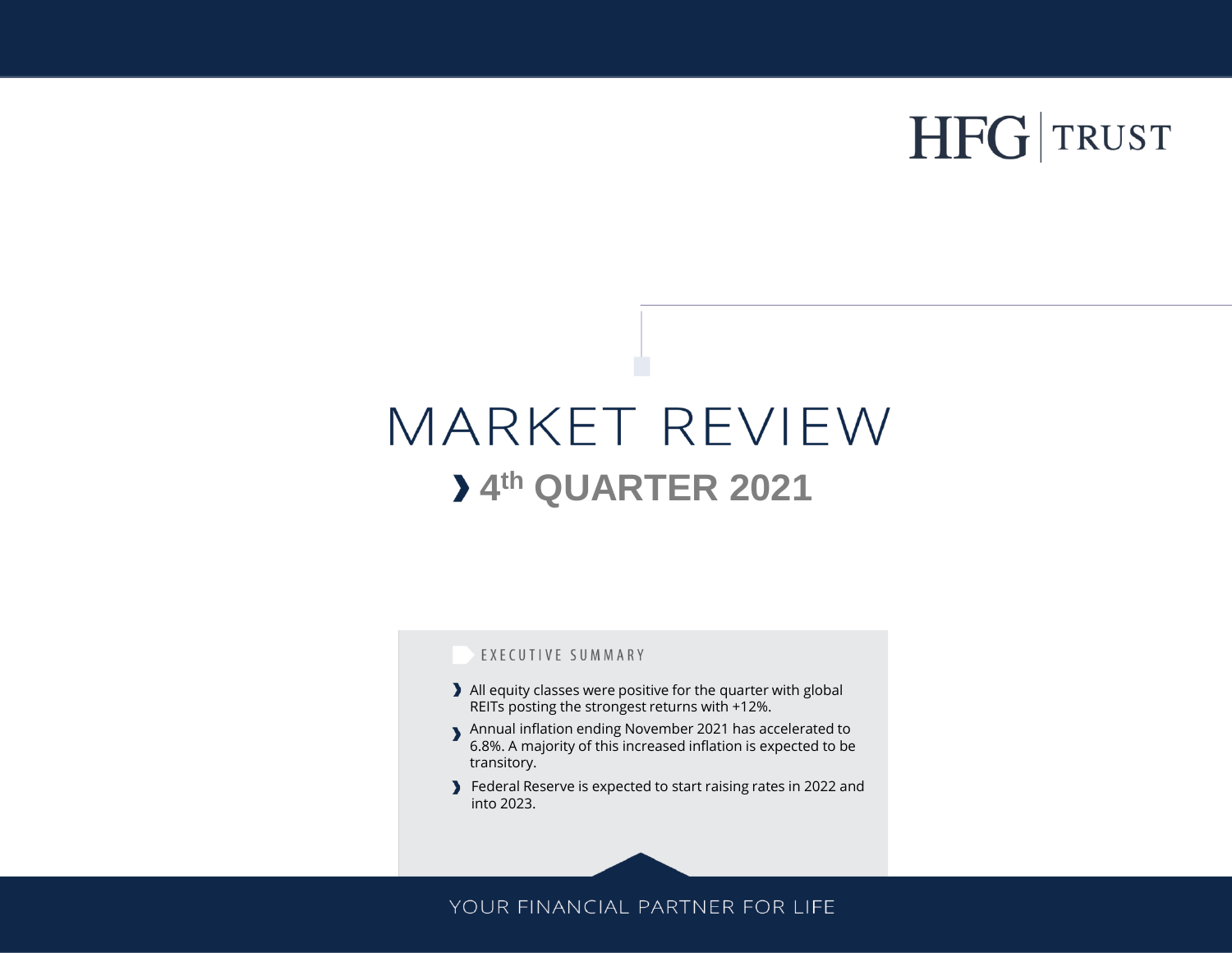# Quarterly Market Review

Fourth Quarter 2021





**Kevin Floyd CFA, CFP®, AIF®** *Director of Investments*

*"Economists have successfully predicted nine out of the last five recessions." - Paul Samuelson, Noble Prize Economist*

2021 ended with COVID continuing to occupy the headlines with a seemingly endless type of variant. However, similar to 2020, if you just observed news headlines, the prospect of a strong return for the market would seem to be very slim. In reality, people are adjusting their behavior, attaining increased immunity, and overall getting back to their normal lives.

Correspondingly, businesses have adapted the way they do business, and the Federal Reserve has been exceptionally encouraging – all supporting another year of strong returns for the market.



- **•** Overview:
	- Q4 in Review  $\blacktriangleright$
	- Portfolio & Market Updates  $\blacktriangleright$
	- Portfolio Update  $\blacktriangleright$
	- Investment Update  $\blacktriangleright$
	- World Stock Market Performance  $\blacktriangleright$
	- $\blacktriangleright$ Global Valuations
	- Quarterly Asset Class Market Summary  $\blacktriangleright$
	- Long-Term Market Summary  $\blacktriangleright$
	- World Asset Classes  $\mathbf{v}$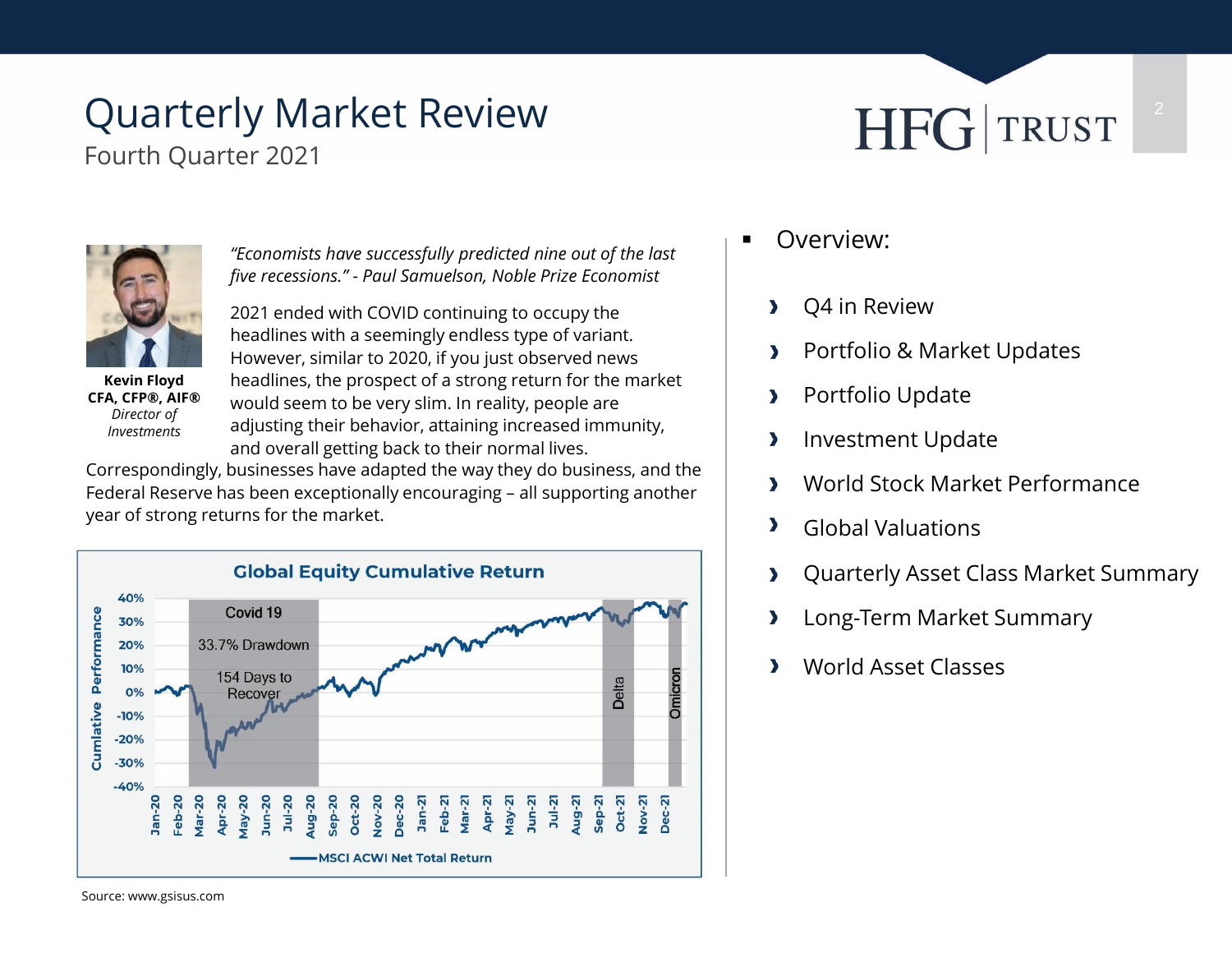# Quarterly Market Review **THFG** TRUST

Fourth Quarter 2021

### **Market Performance:**

The global market has proven again to be resilient by rebounding from new COVID variants, increased inflation, and continued political dysfunction – posting a global stock market quarterly return of 6% and 19% for the year. The markets were led by the continued strong performance by the United States with a quarterly return of 9%, and 26% for 2021. The heavier tilt a client's portfolio was allocated towards US small value companies, the greater returns they experienced for the year. The standard US small value benchmark is the Russell 2000 Value, which returned 28% for the year. However, the small value fund we typically utilize posted an outsized return of 38%, driven by the stronger weighting to the small company and value factor. Emerging markets trailed the other asset classes with a slightly negative return for the year, primarily driven by the poor performance of the BRIC countries (Brazil, Russia, India, and China).

### **Investment Portfolio Update:**

Our investment portfolios continue to be tilted towards more attractively priced companies (ie: Value) across the globe. For example, the average Price/Earnings ratio (the higher the number the more "expensive" the investment is) of an HFG Trust investment portfolio is 16, compared to growth companies in the United States having an average ratio of 33. This does not mean value companies will outperform growth this year, but intuitively it should give investors comfort that their investments aren't over-allocated to companies and regions that are valued at historical highs.

Fixed income performed how it should, uneventful. We continue to tilt towards shorter-term bonds while staying high in quality. Generally, fixed income was slightly negative for 2021 due to interest rates rising modestly. In addition to having a preference towards short-term, high-quality bonds, we continue to incorporate inflation protection on a portion of our bond portfolio, which provided an impressive +6% outperformance compared to bonds without inflation protection in 2021. We're not in the business of predicting inflation rates but incorporating this insurance (hedging) at the right price has been prudent for investors.

Overall, fixed income continues to be an important pillar for most investors' portfolios. Even though we may be tempted to reduce one's fixed income allocations due to the current rate environment, it continues to perform an important role in dampening overall portfolio volatility, offering liquidity for distributions and rebalancing, and providing income to investors.

### **Economy:**

Increased inflation was and continues to be felt across the economy with inflation clocking in at 6.8% from November 2020 to November 2021. In spring of last year, inflation became top of mind as the prices to purchase goods and services surged, resulting from a culmination of increased labor costs, money supply, and continued supply chain issues. A majority of this increase is still expected to be transitory, including the energy and supply chain issues.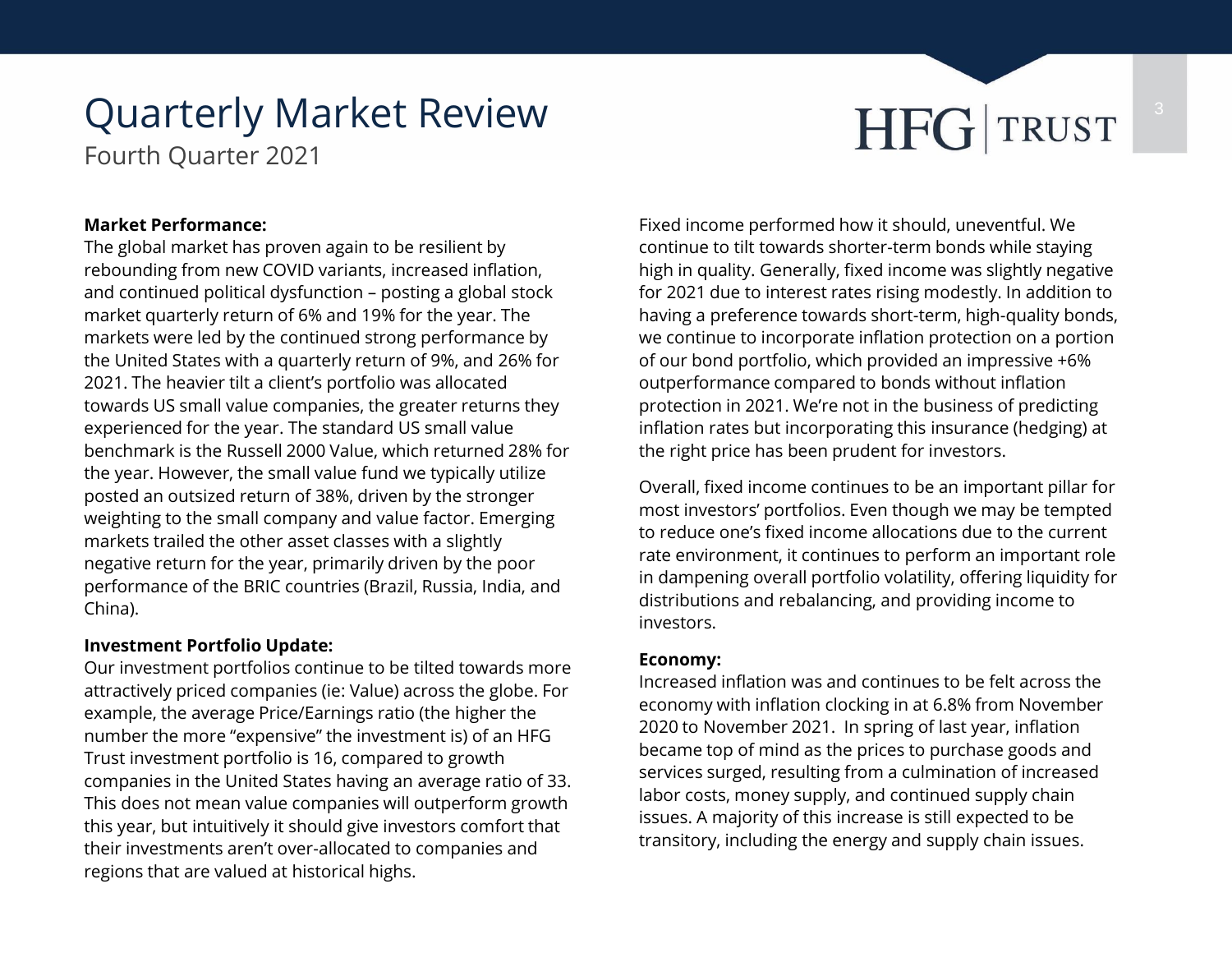## Quarterly Market Review **HFG** TRUST Fourth Quarter 2021

### **Federal funds rate expectations**

FOMC and market expectations for the federal funds rate



Source: Bloomberg, FactSet, Federal Reserve, J.P. Morgan Asset Management. *Guide to the Markets – U.S.*  Data are as of 12/31/2021.

### Civilian unemployment rate and year-over-year wage growth

Private production and non-supervisory workers, seasonally adjusted, percent



Source: BLS, FactSet, J.P. Morgan Asset Management. *Guide to the Markets – U.S.* Data are as of 12/31/2021.

However, the impacts of wage growth, rising rents, and generally higher inflation expectations may linger and push the average expected inflation rate above 2% for the remainder of this economic expansion. As mentioned above, the United States has experienced strong economic expansion and higher inflation; this has prompted an acceleration in the pace of the Federal Reserve tapering its bond purchases. During the December 2021 meeting, the Fed communicated it will terminate the asset purchase program in the first half of 2022 and intends to raise the Fed funds rate.

The surge in the economy has corresponded with a rebound in the employment market. After shedding 22.4 million jobs from February to April of 2020, the economy has recovered 18.4 million jobs, or 82% of those jobs lost. The job recovery isn't quite complete, sitting at 4.2% unemployment rate versus the pre-pandemic rate of 3.5%. One may think this means there is still unemployment slack; wage growth tells a different story. Wage growth has been increasing and is at levels not seen since the 1980s. Putting this together with increased labor demand, this suggests the labor shortfall is primarily due to labor supply, which has been slow to recover as the economy continues to reopen.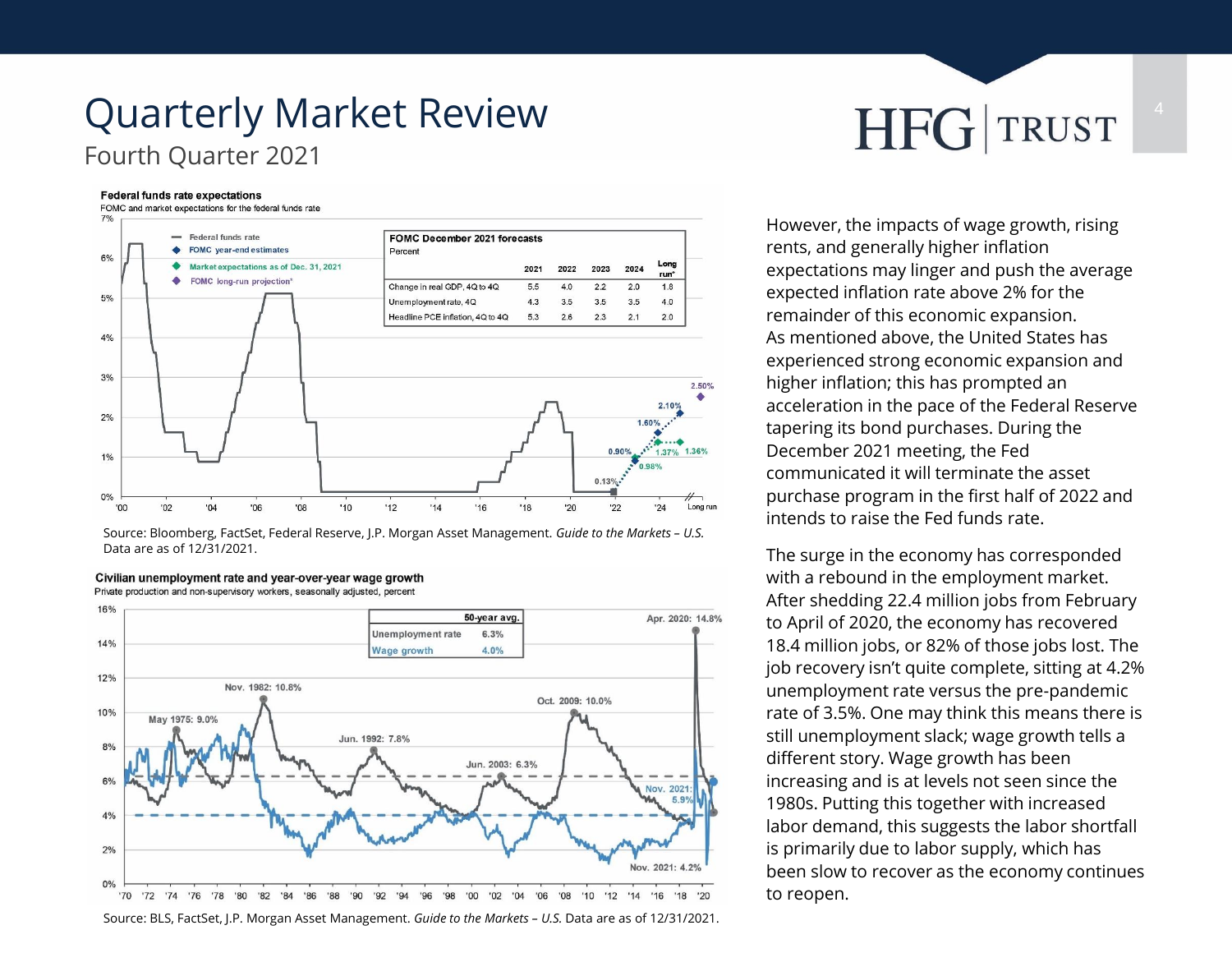

*These headlines are not offered to explain market returns. Instead, they serve as a reminder that investors should view daily events from a long-term perspective and avoid making investment decisions based solely on the news.*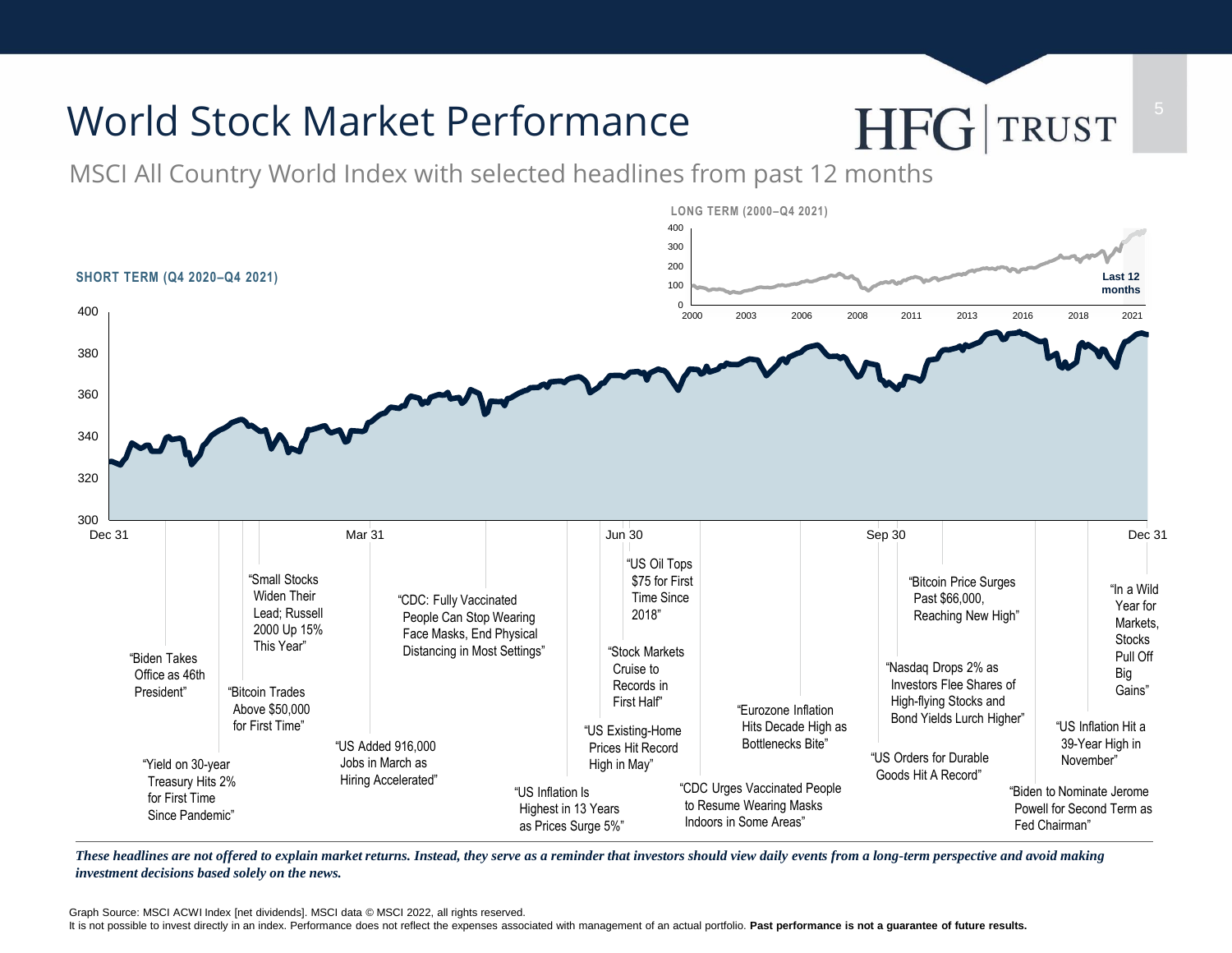What is the Investment Climate?





**Cyclically Adjusted Price-to-Earnings** or "CAPE" is a valuation metric, where the current market price is divided by the last ten years of average earnings (adjusted for inflation). The price you pay is what you get, and by utilizing average earnings over a longer period (10 years), we can put into perspective whether the current market price is trending toward expensive, undervalued, or fairly valued historically.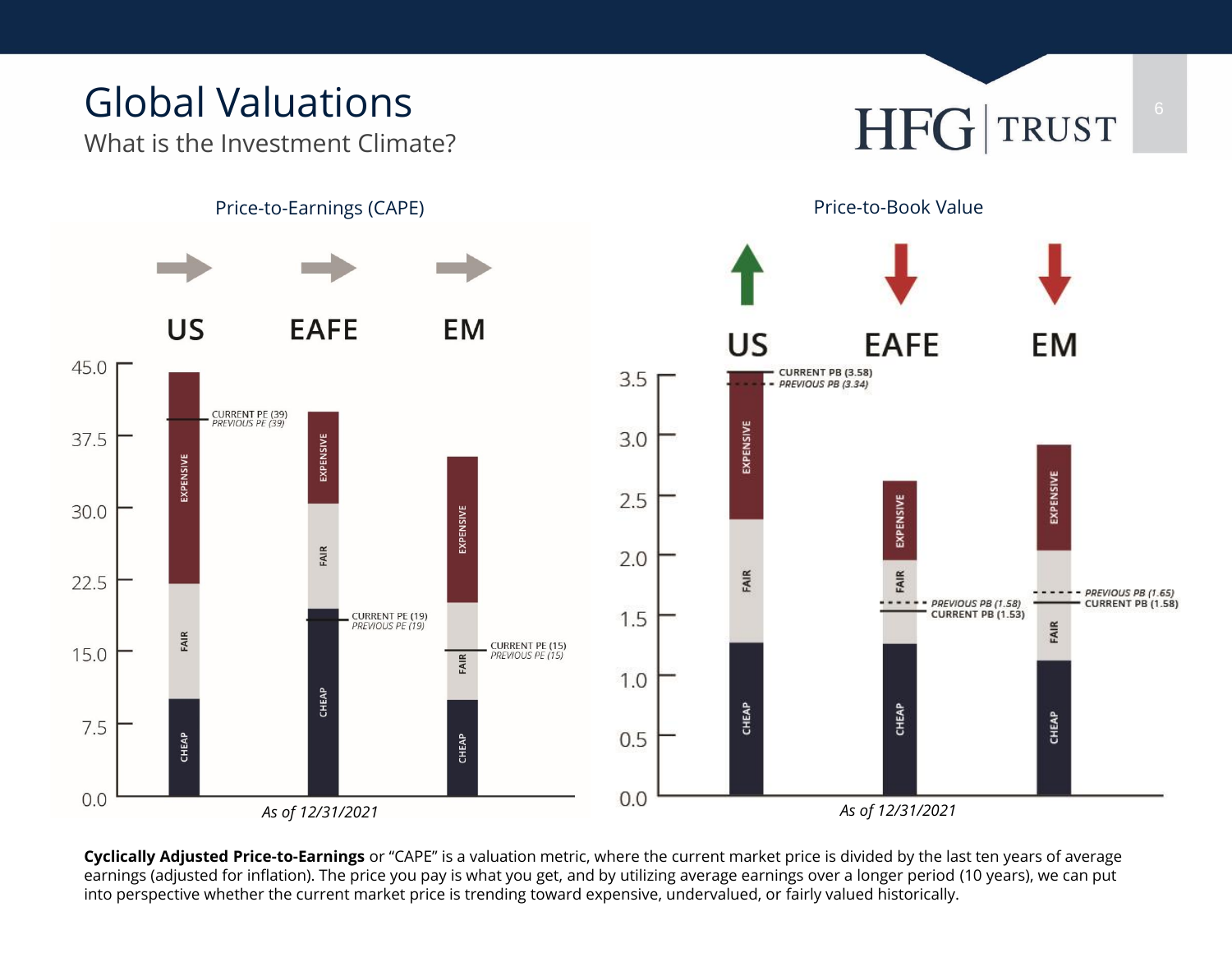# Quarterly Market Summary **7 19 HFG** TRUST

Index Returns



Past performance is not a guarantee of future results. Indices are not available for direct investment. Index performance does not reflect the expenses associated with the management of an actual portfolio. Market segment (index representation) as follows: US Stock Market (Russell 3000 Index), International Developed Stocks (MSCI World ex USA Index [net dividends]), Emerging Markets (MSCI Emerging Markets Index [net dividends Real Estate (S&P Global REIT Index [net dividends]), US Bond Market (Bloomberg US Aggregate Bond Index), and Global Bond Market ex US (Bloomberg Global Aggregate ex-USD Bond Index [hedged to USD]). S&P data © 2022 S&P Dow Jones Indices LLC, a division of S&P Global. All rights reserved. Frank Russell Company is the source and owner of the trademarks, service marks, and copyrights related to the Russell Indexes. MSCI data © MSCI 2022, all ri Bloomberg data provided by Bloomberg.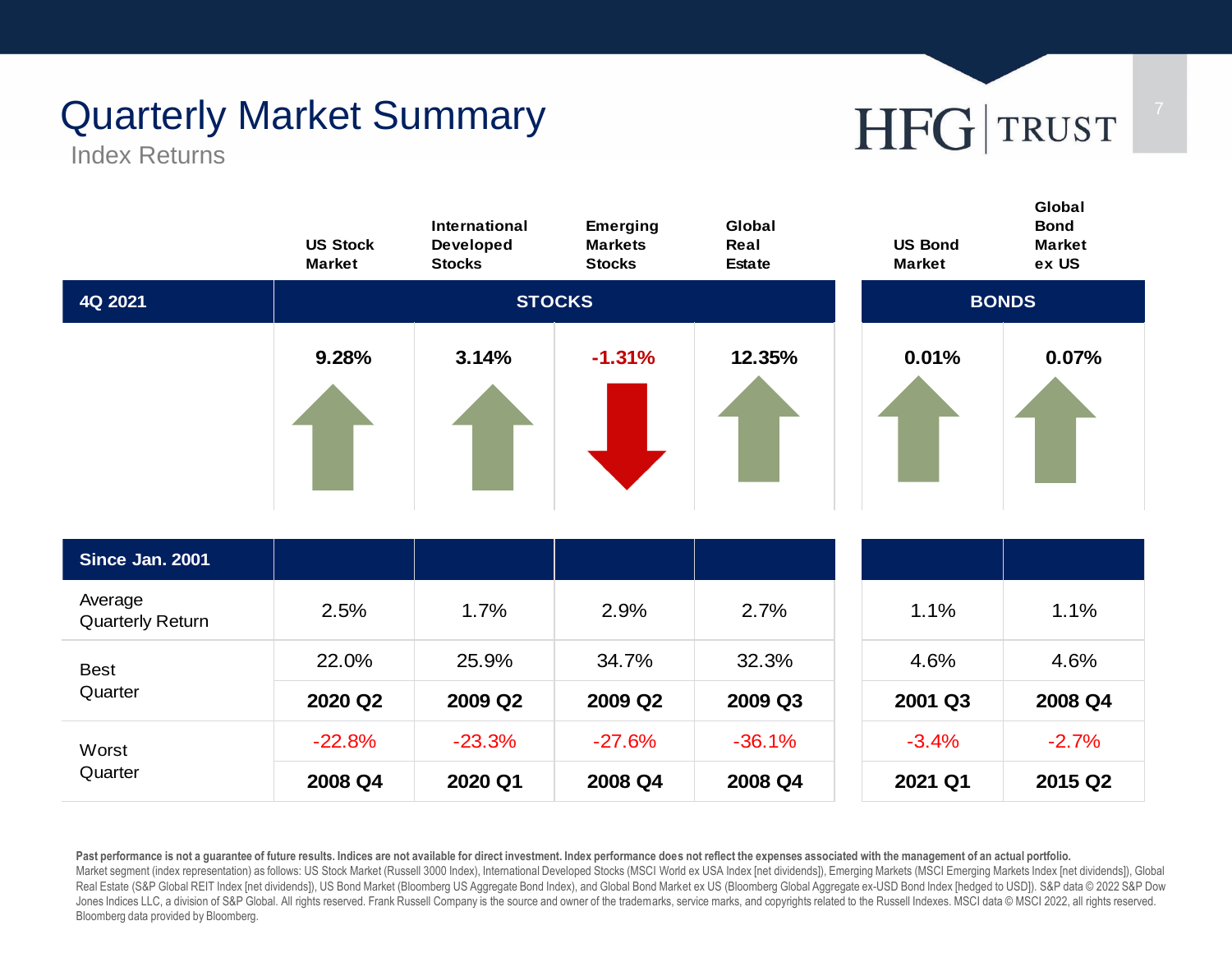# Long-Term Market Summary<br>

Index Returns as of December 31, 2021